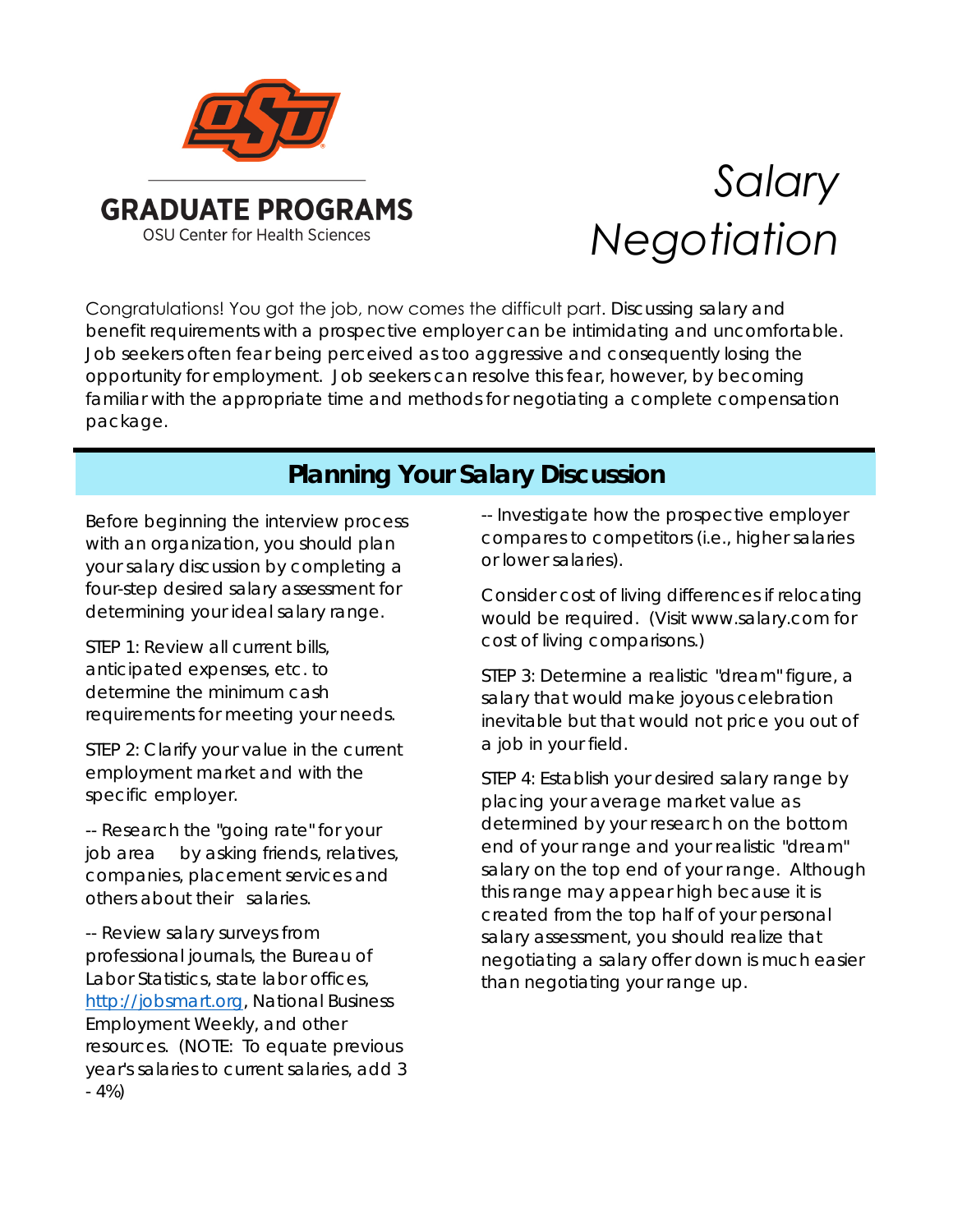## **Questions of Salary History**

Sometimes employers will request information regarding your salary history on an initial application or during an interview. Employers utilize salary histories to gauge where they should begin their salaries, to determine if a prospective employee's salary is likely within the budget for the position, and to indicate a prospective employee's performance in previous positions based upon frequency and amounts of raises the candidate has received.

How should you respond to questions of salary history? On an application, the words "open", "negotiable", and "competitive" are appropriate. In discussing your salary history during an interview or in a letter to an employer, acknowledge the request, but be vague in your response. For example, you may want to say, "Because of my steady increase in knowledge, experience and responsibilities, my salary has also steadily increased." This statement may also be followed up by saying "I would have to contemplate and calculate the exact figures with pen and paper" or "I hope that this organization is one that will continue to recognize my contributions." Regardless of how you vaguely acknowledge the request for your salary history, creating a relationship between your salary history and a current potential offer should be avoided. The current salary should be based only on the value of the vacant position and your qualifications for that position.

# **Beginning Negotiations**

Although you should determine your desired salary range prior to an initial interview with an employer, **you should avoid instigating a discussion of compensation during that initial employment interview**. Your initial interview should focus on the assets you could provide to the organization and not on what the organization could do for you. However, if an employer broaches the subject of salary in your initial interview, do not evade the discussion.

During the first interview, if the employer approaches the topic of salary negotiation, you may feel the discussion is premature. You may wish to postpone the discussion temporarily to gather more information from the interview. This mission can be accomplished by telling the interviewer that you would find it easier to discuss money after you have clarified a few more details about the position and the organization. You should then request permission to ask a few questions.

If the interviewer insists on discussing salary during the first interview, then the topic should be addressed. Otherwise, the ideal time to begin salary negotiations is when the job offer has clearly been extended. Prior to receiving the job offer, you have nothing to negotiate; the interview process is simply a process through which the employer learns more about you and decides if you are the best candidate for the position. During the interview process, you are at a disadvantage with regards to a salary discussion because you are trying to sell yourself to the employer. After the offer has been extended, the employer has already reached the decision that you are the ideal candidate. Also by this point, you should know what your ideal compensation package encompasses. You now have the advantage. Let the negotiations begin!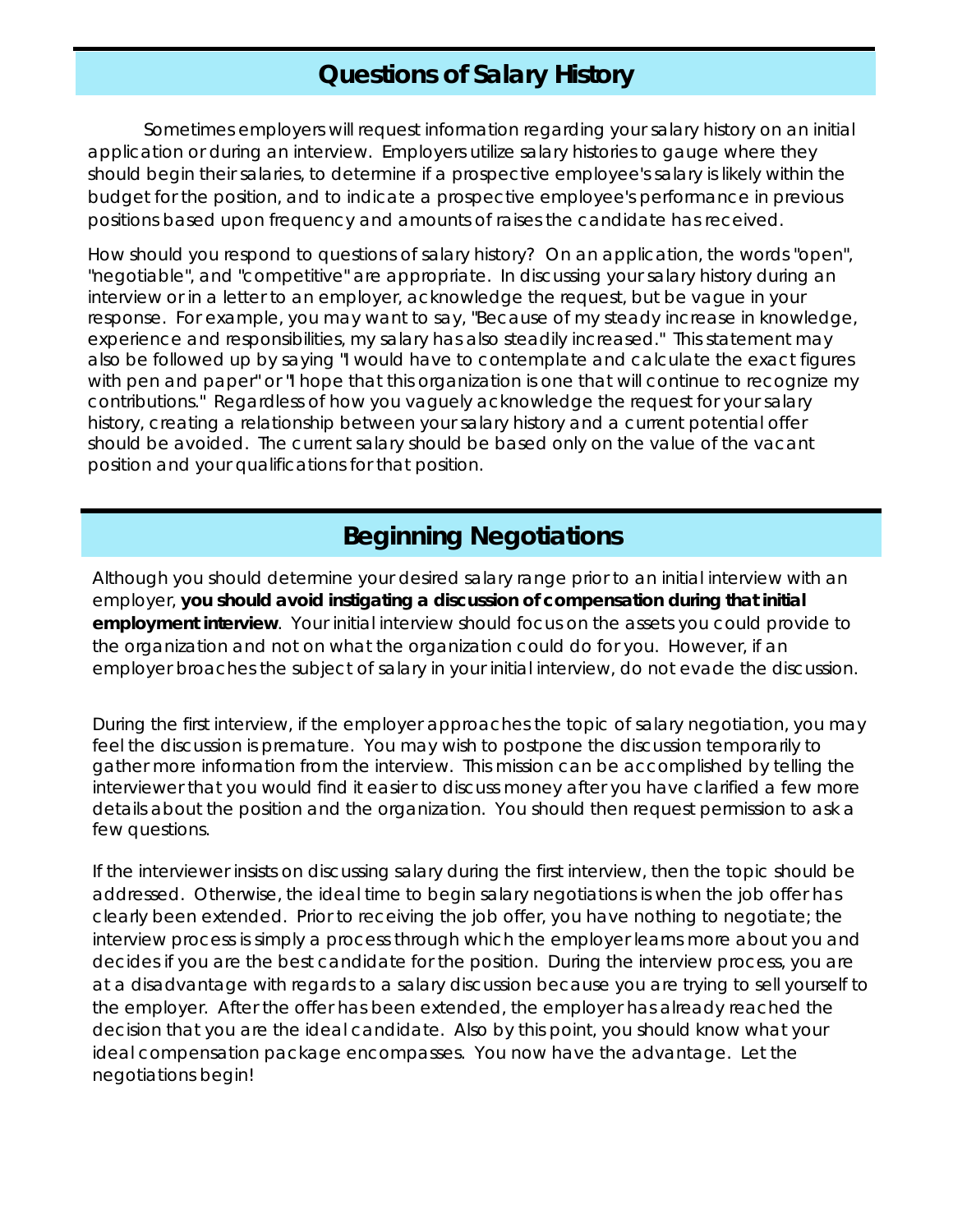## **Negotiation Process**

In arriving at the initial compensation offer, attempt to make the employer present the first salary figure. Employers may ask of you initially, "How much would it take to get you?" or "What are your salary expectations?" Employers are seeking a dollar figure. However, you can turn the question back to the employer by summarizing the responsibilities and expectations of the position and by following the summary with "What has the organization budgeted for a position of this nature?" or "What figure or range did you have in mind for someone with my qualifications for fulfilling this type of position?"

When the focus of the conversation returns to you with another request for a dollar figure, you should review your key qualifications with the employer, emphasizing skills and abilities. One of the following two scenarios should then be acted out:

**SCENARIO 1**: If the employer has already revealed his or her expected starting figure or range, you may need to adjust your range accordingly using the high end of their range. For example, if the employer has disclosed a range between \$40,000 - \$46,000 per year before asking again for your desired salary, you could adjust your range by stating an ideal salary between \$45,000 - \$48,000. Your pre-determined salary range may then be extended to the employer in a respectful manner, such as "I believe my qualifications merit a starting salary between \_\_\_\_\_ and \_\_\_\_\_."

**SCENARIO 2**: If the employer has not disclosed his or her range, you should try again after summarizing your qualifications to get a figure by asking, "What range did you have in mind?" When the employer provides you with that range you may then adjust your expectations according to the top end of the employer's range and politely extend those expectations to the

**SCENARIO 3:** If the employer is firm in his or her resistance to provide you with a range and continues to look to you for a figure, then submit your predetermined salary range to the employer after summarizing your skills and abilities. The employer's reaction to your range will reveal the closeness of your range to the employer's expected figure.

#### **Reacting to the Initial Offer**

When an initial offer has been extended, you will likely judge the offer in one of two ways. You will either regard the offer as fair, or the offer will not be as agreeable as you expected. The way you react to that offer will depend on this judgement: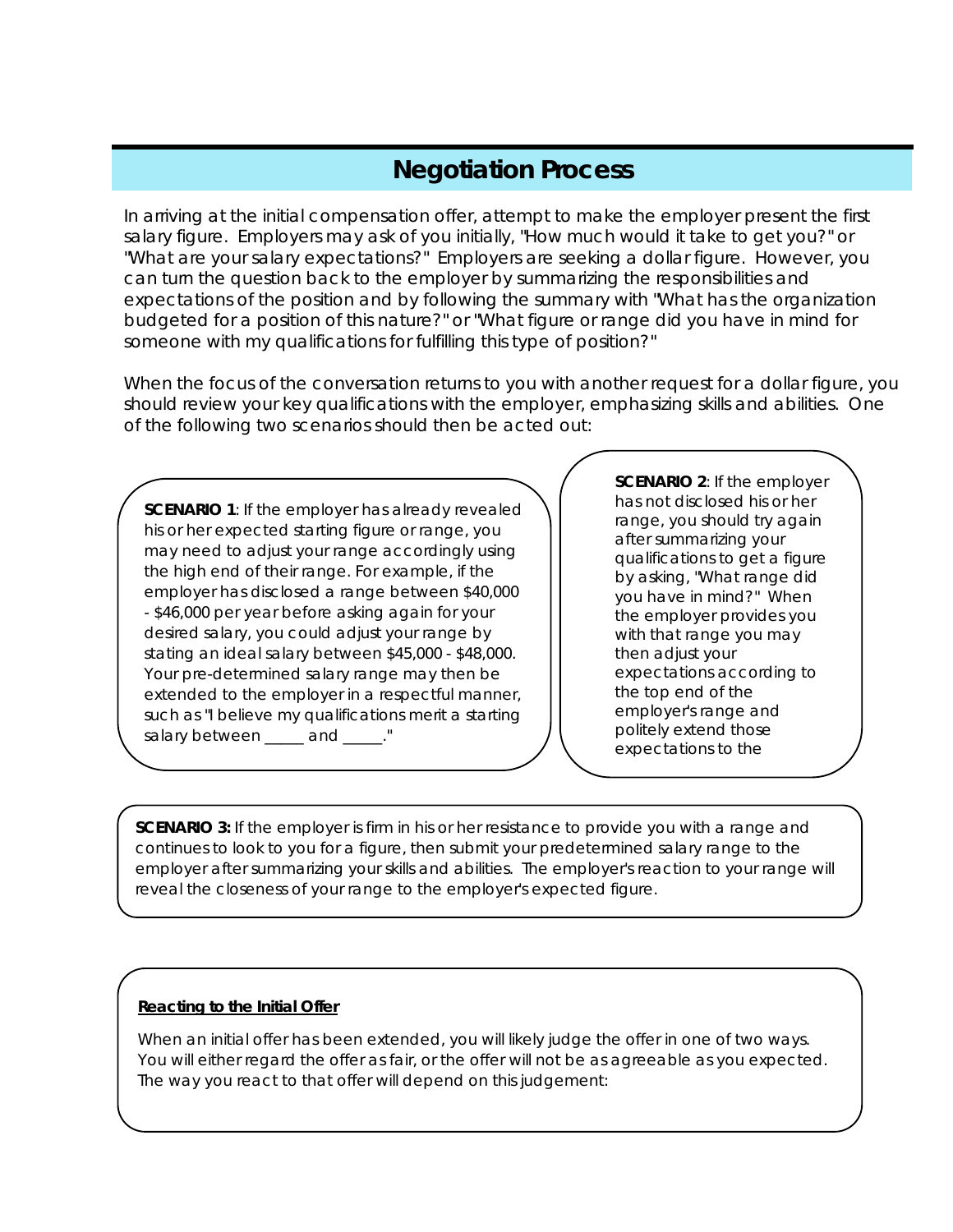**REACTION 1:** If you believe the employer's offer for compensation is a fair offer, you may want to try one more time to increase the value of the proposition. This attempt may be initiated by stating to the employer that you are very close to an agreement. The appropriate next step in this reaction is to disclose again a desired salary range using a low end that is at the employer's offer and a high end that is slightly above the employer's offer. This disclosure should be followed by an effort to reconcile your desired range with the offer by asking, "How much liberty to negotiate do we still have?" Using this strategy may result in a slight increase in your offer. Regardless of the result, the offer will be no less than the salary you have already judged as equitable and worth considering.

**REACTION 2:** If the employer's offer is less than you believe is equitable, your strategy should be to continue negotiations by offering incentives, using leverage questions, and discussing the value of benefits while trying not to negotiate below your desired range. Incentives, such as an early or immediate starting date or a re-emphasized skill package that directly relates to the employer's needs, may cause an employer to re-evaluate and increase the offer he/she has extended. Leverage questions and evaluation questions such as the ones listed below may also result in the employer increasing the extended offer, especially if the organization has a pressing need to fill the open position. You should stress your potential assets to the employer and use questions to make the employer realize your value, while assuring the employer of your sincere interest in the position with the one barrier to acceptance being a suitable salary package. After continuing negotiations through his reaction process, you should have a clear understanding of the value in the entire compensation package, including salary, benefits, potential for professional growth, and employer stability.

### **Leverage and Evaluation Questions**

- What is the time frame for filling this position?
- How have past market trends affected the company's growth and progress?
- What decreases in productivity and employee layoffs has the company experienced within the past three years?
- What production and employee cutbacks do you anticipate in the future, and how will they affect this position?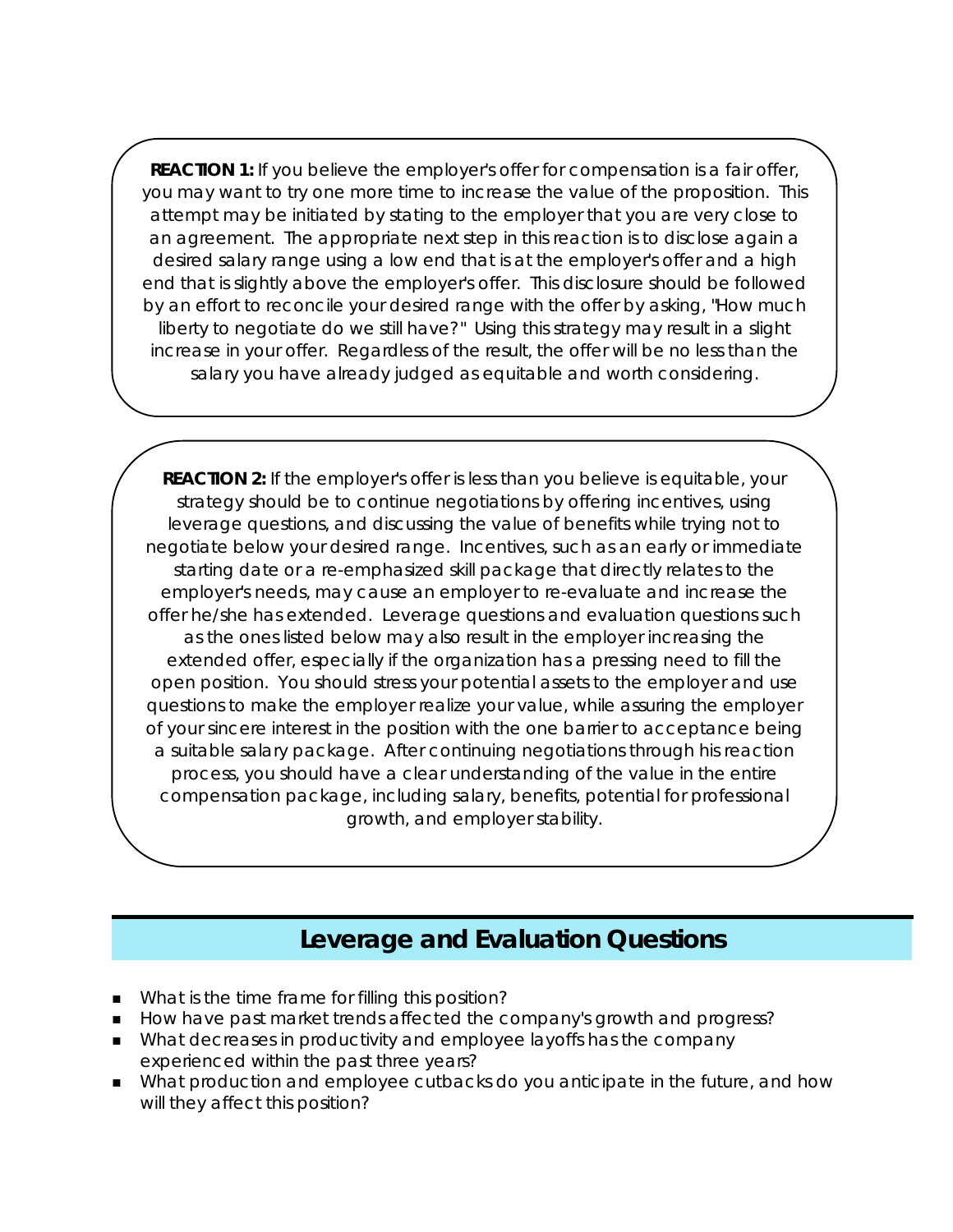

### **Benefits as a Part of Overall Compensation**

In evaluating the value of the overall compensation package, the value of benefits should not be overlooked. The following list mentions benefits common to salary offers. Keep in mind that you may be able to attain some of the one-time benefits by negotiating them into a salary offer that you initially judged as inequitable.